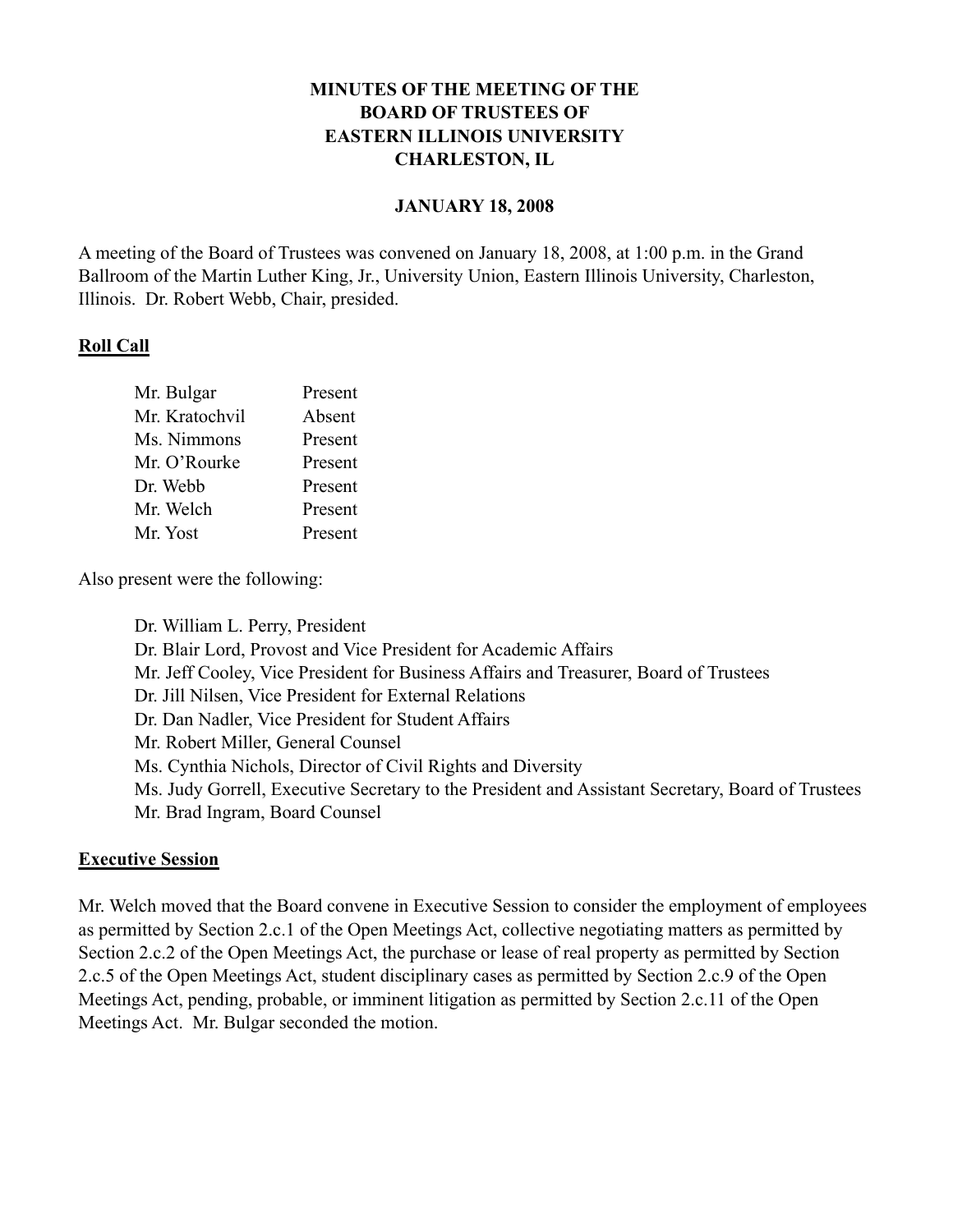Roll was called and the vote was as follows:

| Yes        |
|------------|
| Yes        |
| Yes        |
| Yes        |
| Yes        |
| <b>Yes</b> |
|            |

Motion carried.

Mr. O'Rourke moved to reconvene in Open Session. Ms. Nimmons seconded the motion.

Roll was called and the vote was as follows:

| Mr. Bulgar   | Yes        |
|--------------|------------|
| Ms. Nimmons  | <b>Yes</b> |
| Mr. O'Rourke | <b>Yes</b> |
| Mr. Yost     | <b>Yes</b> |
| Mr. Welch    | <b>Yes</b> |
| Dr. Webb     | <b>Yes</b> |
|              |            |

Motion carried.

### **Action Items**

Mr. Welch moved to approve minutes of the November 15, 2007 Board Retreat. Mr. Yost seconded the motion.

Roll was called and the vote was as follows:

| Mr. Bulgar   | Yes |
|--------------|-----|
| Ms. Nimmons  | Yes |
| Mr. O'Rourke | Yes |
| Mr. Yost     | Yes |
| Mr. Welch    | Yes |
| Dr. Webb     | Yes |

Motion carried.

2. Mr. Bulgar moved to approve minutes of the November 30, 2007 Board meeting. Ms. Nimmons seconded the motion.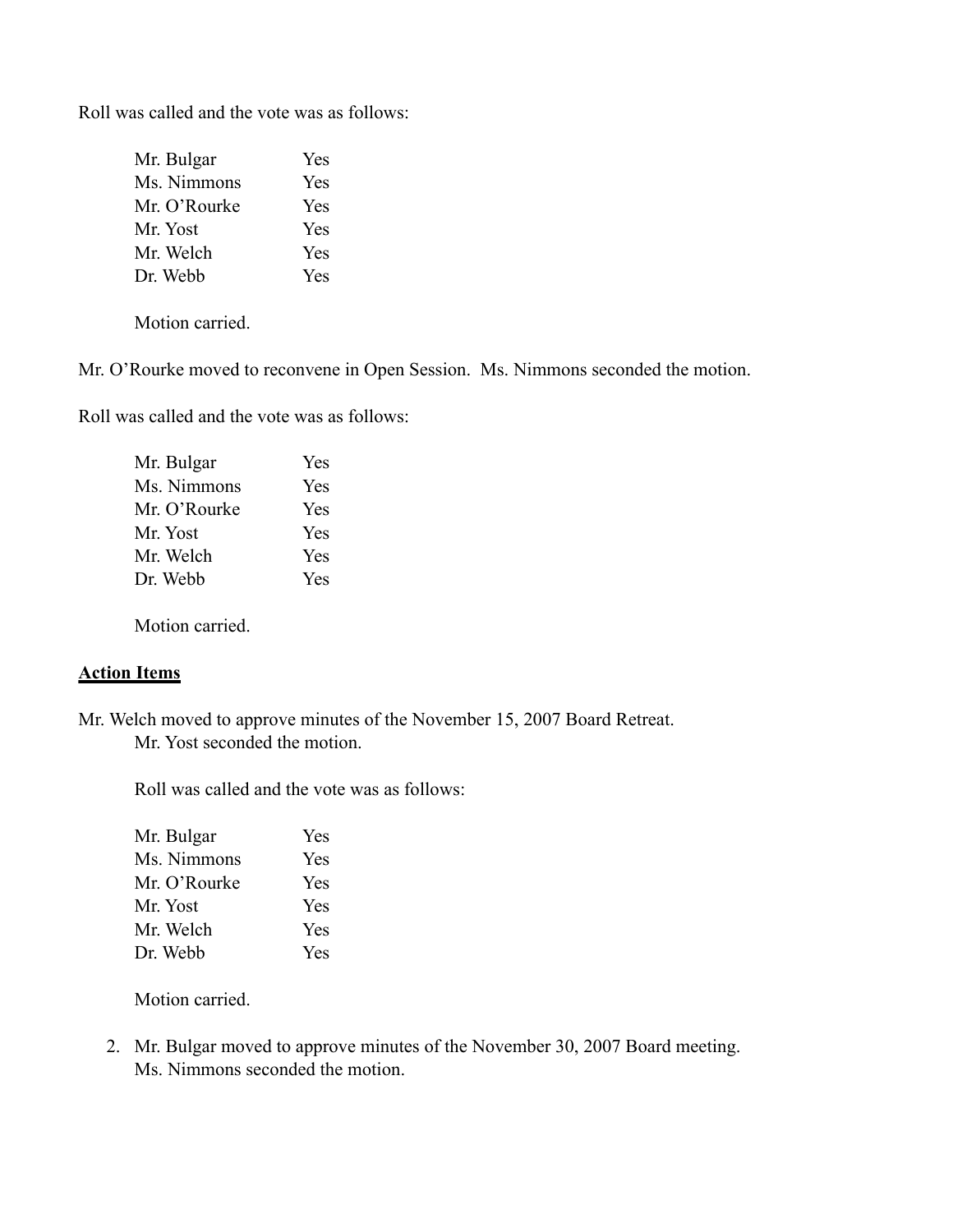Roll was called and the vote was as follows:

| Mr. Bulgar   | Yes |
|--------------|-----|
| Ms. Nimmons  | Yes |
| Mr. O'Rourke | Yes |
| Mr. Yost     | Yes |
| Mr. Welch    | Yes |
| Dr. Webb     | Yes |

Motion carried.

3. Mr. Yost moved to approve the Resolution on Revenue Bond Refinancing.

BE IT RESOLVED by the Board of Trustees of Eastern Illinois University in regular meeting assembled, that:

1. It is hereby determined to be desirable that the Board of Trustees of Eastern Illinois University (the *"Board"*) authorize the execution and delivery of its Eastern Illinois University Auxiliary Facilities System Revenue Bonds, Series 2008 (the *"Bonds"*) in order to provide funds to refund all or a portion of the Board's Eastern Illinois University Auxiliary Facilities Revenue Bonds, Series 1998 (the *"Refunded Bonds"*) and to pay necessary issuance costs. The Refunded Bonds will be refunded for debt service savings. The Bonds shall be in an original principal amount not to exceed \$20,500,000.00 (exclusive of net original issue discount or premium) with a final maturity no later than October 1, 2016.

2. U.S. Bank National Association, Chicago, Illinois, is hereby authorized to serve as Bond Registrar and Paying Agent for the Bonds.

3. The Board approves the sale of the Bonds to Lehman Brothers, Inc., Wachovia Securities and Edward D. Jones & Co., L.P. (the *"Underwriters"*) upon the terms set forth in the Bond Purchase Agreement. The price at which such Bonds will be sold by the Board to the Underwriters, exclusive of net original issue discount or premium, will not be less than 98% of the par amount thereof and the true interest cost ("PIC") on the Bonds will not exceed 4.50%. The Board approves the form of the Bond Purchase Agreement, a copy of which is on file with the Secretary of the Board for recording. The Treasurer of the Board (or other appropriate officer of the Board) is hereby authorized and directed to execute the Bond Purchase Agreement in the name of and on behalf of the Board in substantially the form presented at this meeting, or with such changes as may be approved by the officer of the Board executing the same, his/her execution thereof to constitute conclusive evidence of the Board's approval of all changes from the form thereof presented at this meeting.

4. The Board ratifies the preparation and distribution of a Preliminary Official Statement, and authorizes the preparation and distribution of an Official Statement in connection with the sale of the Bonds. The Board approves the Preliminary Official Statement, a copy of which is on file with the Secretary of the Board for recording. The Treasurer of the Board (or other appropriate officer of the Board) is hereby authorized and directed to execute the Official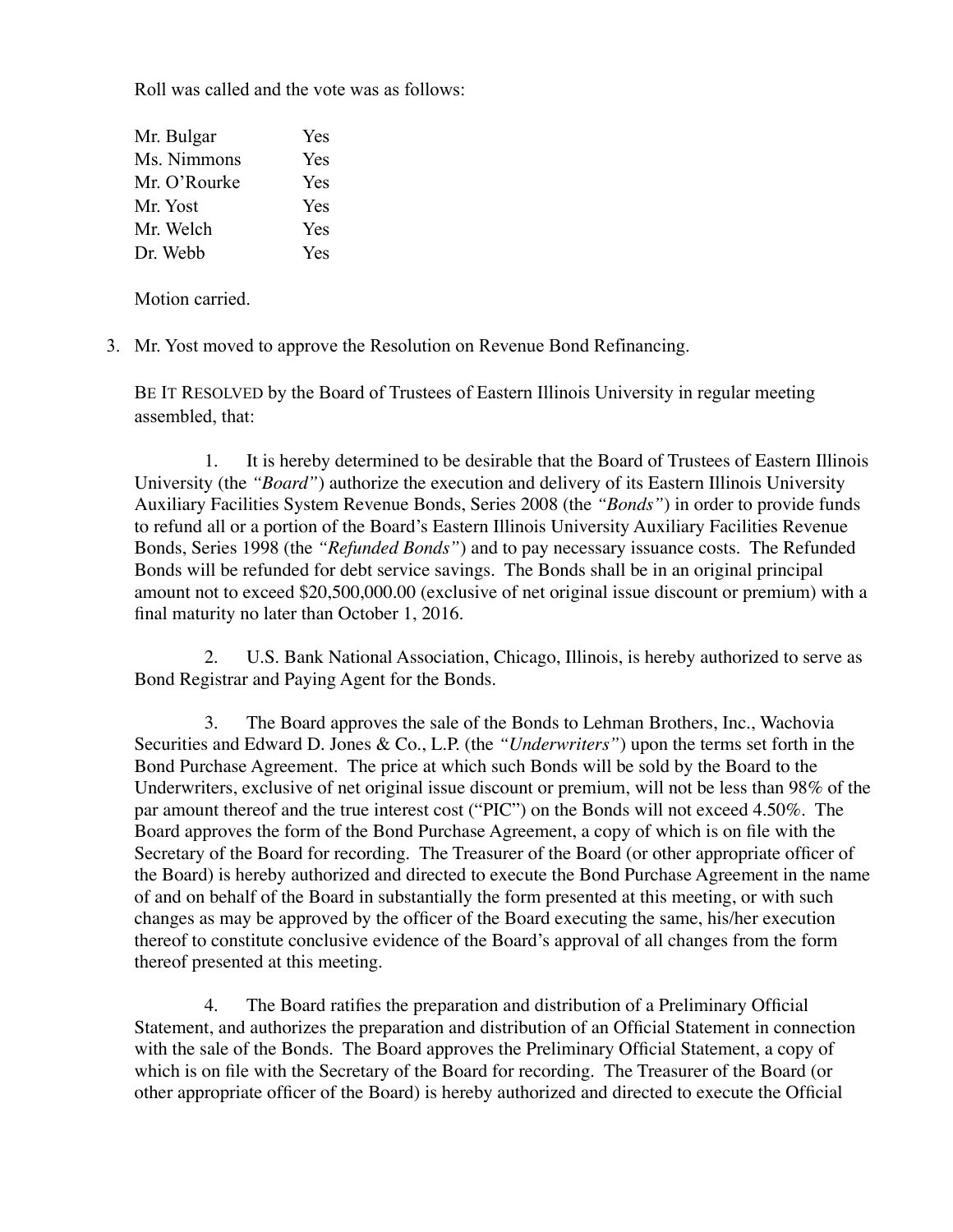Statement in the name of and on behalf of the Board in substantially the form of the Preliminary Official Statement presented at this meeting, with the addition of final terms of the Bonds, and with such other changes as may be approved by the officer of the Board executing the same, his/ her execution thereof to constitute conclusive evidence of the Board's approval of all changes from the Preliminary Official Statement presented at this meeting.

5. The Board approves the forms of the Seventh Supplemental System Revenue Bond Resolution, Escrow Agreement and Continuing Disclosure Agreement. Copies of such documents are on file with the Secretary of the Board for recording. The Chairman and Secretary of the Board (or other appropriate officers of the Board) are hereby authorized and directed to execute the Seventh Supplemental System Revenue Bond Resolution, and the Treasurer (or other appropriate officer of the Board) is hereby authorized and directed to execute the Escrow Agreement and the Continuing Disclosure Agreement, each in the name of and on behalf of the Board in substantially the forms presented at this meeting, or with such changes as may be approved by the officer or officers of the Board executing the same, his/her or their execution thereof to constitute conclusive evidence of the Board's approval of all changes from the forms thereof presented at this meeting.

6. The Board approves the purchase of bond insurance for the Bonds by the Underwriters, if deemed economically beneficial by the Treasurer of the Board following consultation with the Financial Advisor and the Underwriters. The Board agrees to comply with such terms and provisions of the bond insurance as are approved by the Treasurer of the Board.

7. The members, officers, agents and employees of the Board are hereby authorized and directed to do all such acts and to execute all such documents as may be necessary to carry out and comply with the provisions of this resolution and with the actions of the members, officers, agents, and employees of the Board which are in conformity with the intent and purposes of this resolution, whether heretofore or hereafter taken or done, which actions shall be and are ratified, confirmed and approved.

Mr. O'Rourke seconded the motion.

Roll was called and the vote was as follows:

| <b>Yes</b> |
|------------|
| <b>Yes</b> |
| <b>Yes</b> |
| <b>Yes</b> |
| <b>Yes</b> |
| <b>Yes</b> |
|            |

Motion carried.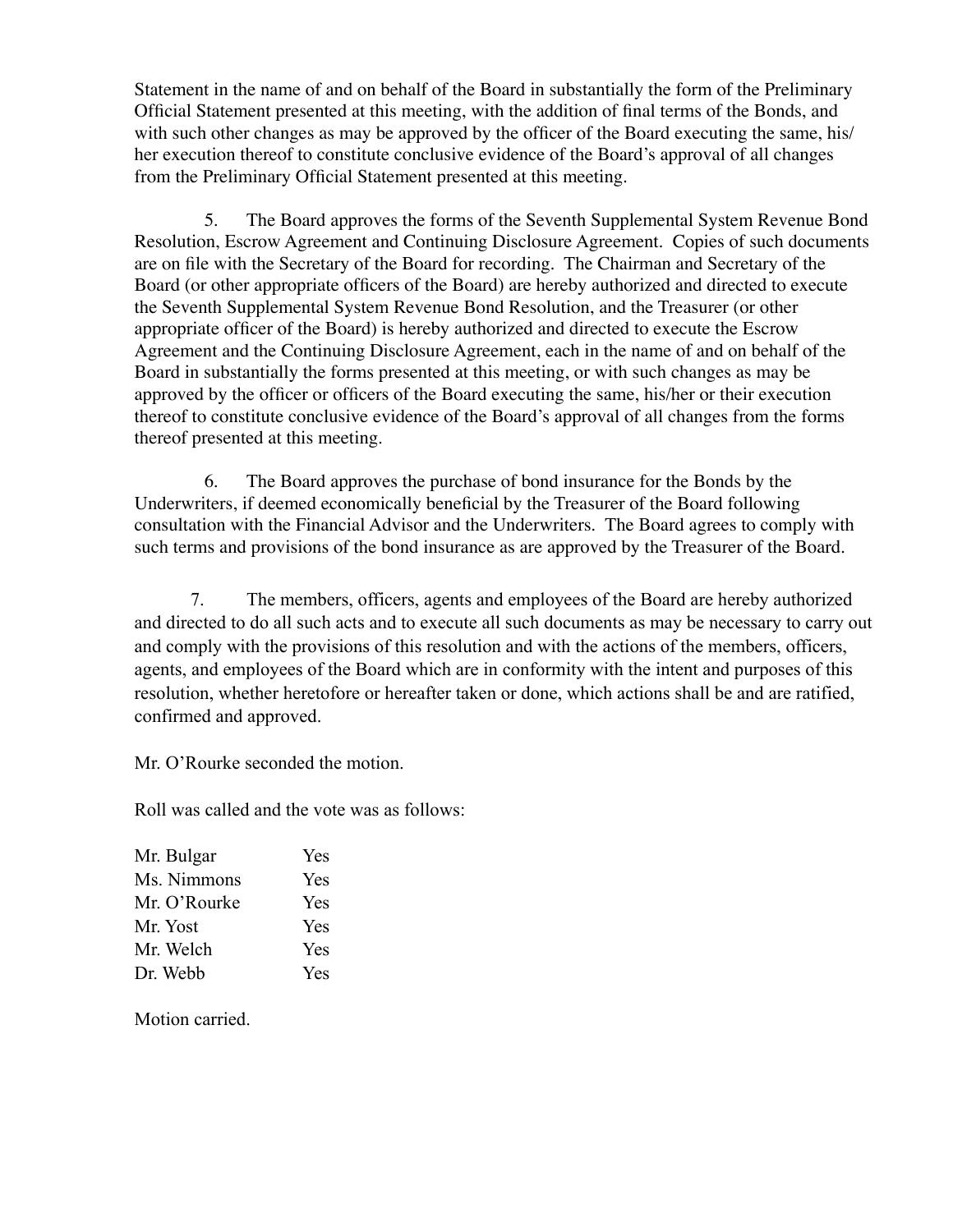Mr. Welch moved to approve a 6.5% housing rate increase for FY09.

#### **HOUSING RATESRESIDENCE HALLS & GREEK COURT**

Effective Fall Semester 2008

**CURRENTINCREASEPROPOSED**7 Plus Meal Option/Semester\$3,161 \$206 \$3,367 (Rm \$2,356/Bd \$1,011) 7 Dining Center Meals per week plus

 \$200 Dining Dollars per Semester10 Plus Meal Option/Semester\$3,301 \$215 \$3,516 (Rm \$2,356/Bd \$1,160) 10 Dining Center Meals per week plus

 \$60 Dining Dollars per Semester12 Plus Meal Option/Semester\$3,426 \$223 \$3,649 (Rm \$2,356/Bd \$1,293) 12 Dining Center Meals per week plus

 \$100 Dining Dollars per Semester15 Plus Meal Option/Semester\$3,562 \$232 \$3,794 (Rm \$2,356/Bd \$1,438) 15 Dining Center Meals per week plus

 \$140 Dining Dollars per SemesterThe Plus Meal Option permits each student with a board plan to use a specified number of Dining Dollars for any

of the following: 1) Purchases at the Food Court within the University Union; 2) Purchases at our two residence hall convenience centers; 3) Purchases at Panther Pantry and Java B&B in the University Union; 4) Meals for a guest

in any Dining Center when accompanied by the

student; 5) Additional meals for the student in any

Dining Center.

**CURRENTINCREASEPROPOSED** Double Room as Single (per Semester)

\$750 \$0 \$750

#### Triple as Double (per Semester)\$400 \$0 \$400 **Summer Room and**

**BoardCURRENTINCREASEPROPOSED**2009 Summer - 4 week - Single Room\$735 \$48 \$783 2009 Summer - 4 week - Double Room\$588 \$38 \$626 2009 Summer - 6 week - Single Room\$1,103 \$72 \$1,175 2009 Summer - 6 week - Double Room\$882 \$57 \$939 2009 Summer - 8 week - Single Room\$1,471 \$96 \$1,567 2009 Summer - 8 week - Double Room\$1,176 \$76 \$1,252 NOTE: 12 Meal Plan is the only option offered during Summer Sessions

#### **UNIVERSITY APARTMENTS (Monthly rates will be effective August 15, 2008)**

**9.5 MONTHS:CURRENTINCREASEPROPOSED**1 1/2 Room Apartment (efficiency)\$3,804 \$114 \$3,918 2 Room Apartment (one bedroom)\$4,000 \$120 \$4,120 Super Efficiency\$3,560 \$106 \$3,666 **PER MONTH:**1 1/2 Room Apartment (efficiency)\$400 \$12 \$412 2 Room Apartment (one bedroom)\$421 \$13 \$434 Super Efficiency\$375 \$11 \$386

Mr. Bulgar seconded the motion.

Roll was called and the vote was as follows:

| Mr. Bulgar   | Yes |
|--------------|-----|
| Ms. Nimmons  | Yes |
| Mr. O'Rourke | Yes |
| Mr. Yost     | Yes |
| Mr. Welch    | Yes |
| Dr. Webb     | Yes |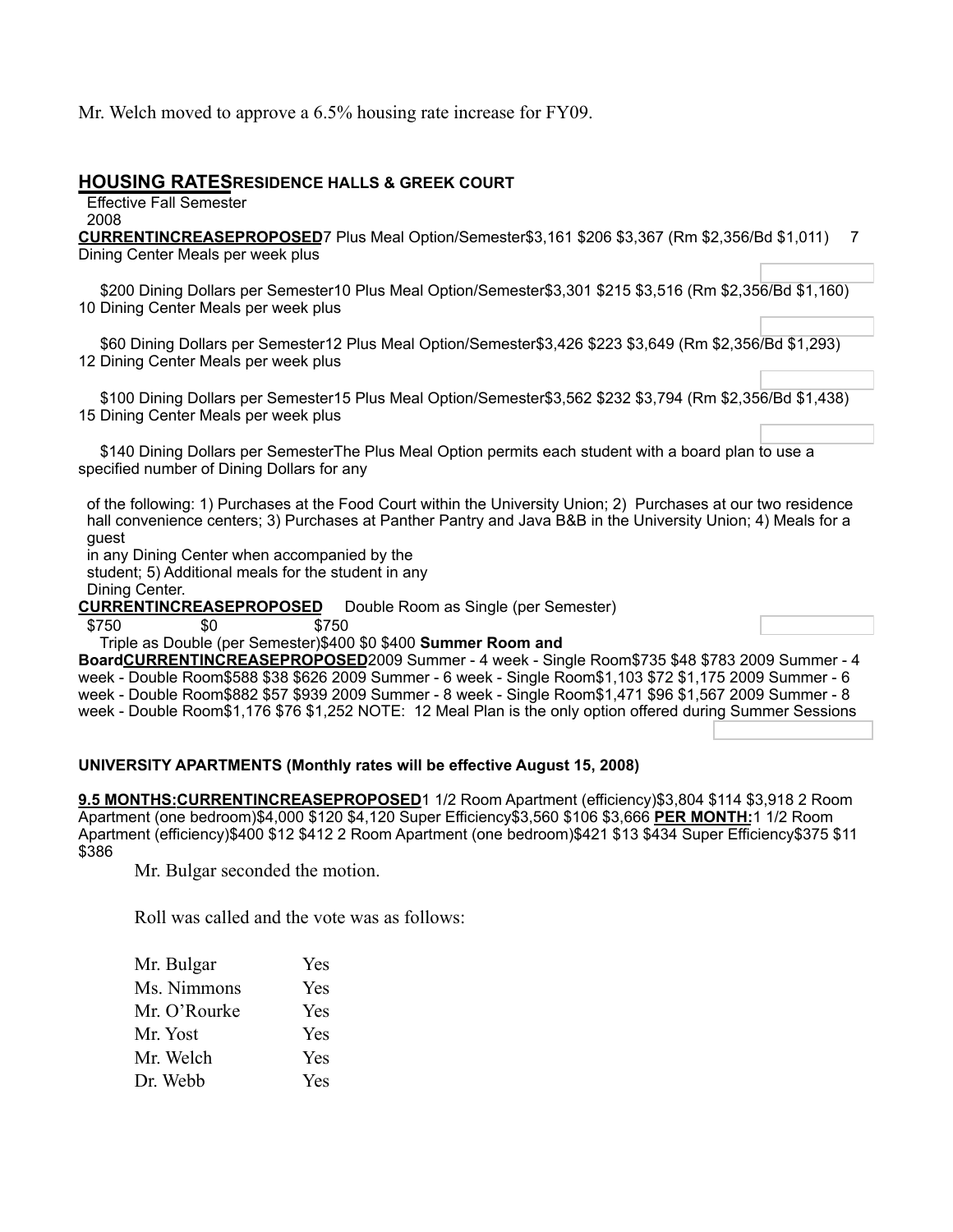Motion carried.

Ms. Nimmons moved to approve the awarding of an honorary degree to Dr. Jerry Griffith.

Dr. Griffith, who received his bachelor's degree in speech-language pathology from Eastern in 1954, returned to his alma mater as a faculty member in 1966. He was known for his work as an author and editor of many major books, for his instrumental role in developing the department's graduate program, and for being a state and national leader in his field, but to his colleagues and students, his unfailing kindness, compassion and enthusiasm were every bit as impressive as his stellar vita.

Later, Dr. Griffith established Sarah Bush Lincoln Health Center's Department of Speech Pathology and Audiology and managed its Department of Social Services; under his leadership, the speech pathology and audiology program expanded and prepared for its future growth. Upon moving to Tennessee, he founded Griffith Associates Inc., where his work included establishing a speech pathology and audiology program in Alabama's largest health-care system. Now Dr. Griffith serves as a principal in Miner and Associates Inc., providing consulting services nationally and internationally.

Outside of his profession, Dr. Griffith has also excelled in other ventures, including art (he once designed and manufactured art tools and products, and his book on watercolor technique is now in its sixth printing), inventing (he holds multiple patents and trademarks) and sailing (he's navigated the Outer Banks and the Bermuda Triangle).

As with his many personal and professional accomplishments, Dr. Griffith's extensive community service has bettered people's lives at the local, national and international levels. He is a stellar representative of Eastern Illinois University and its ideals.

Mr. Bulgar seconded the motion.

Roll was called and the vote was as follows:

| Mr. Bulgar   | <b>Yes</b> |
|--------------|------------|
| Ms. Nimmons  | <b>Yes</b> |
| Mr. O'Rourke | <b>Yes</b> |
| Mr. Yost     | <b>Yes</b> |
| Mr. Welch    | <b>Yes</b> |
| Dr. Webb     | <b>Yes</b> |

Motion carried.

### **Information Items**

### **President's Report**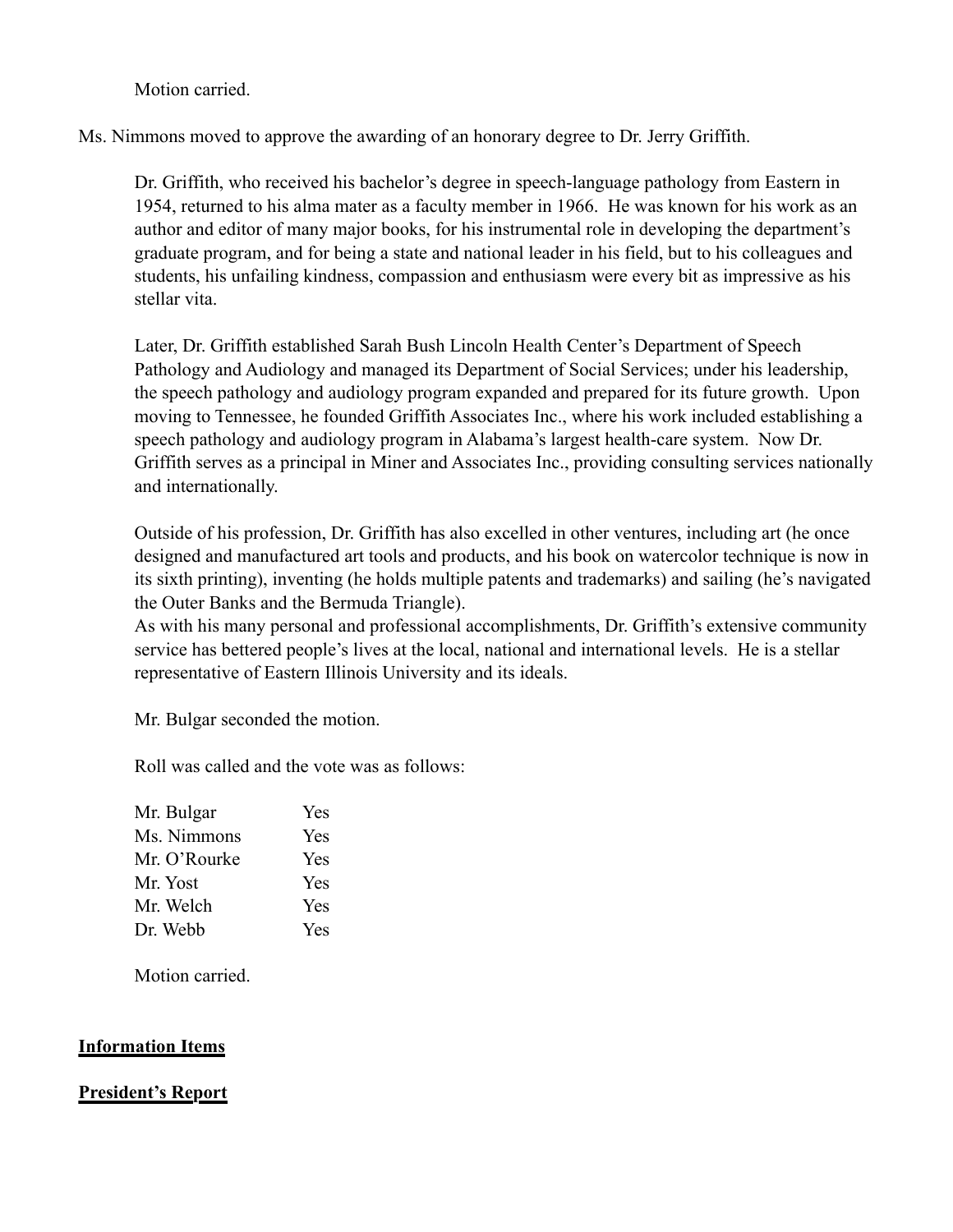President Perry had three items on which to report: a presentation on Career Services, a presentation on Disability Services, and a presentation on recycling.

President Perry invited Dr. Nadler to introduce the presentation on Career Services.

Dr. Nadler introduced Ms. Linda Moore from Career Services. Ms. Moore gave an in-depth presentation on Career Services. EIU Career Services is a centralized career office that serves the entire student population, as well as some alumni and many employers and graduate schools. Career Services engages incoming students and their parents in workshops that emphasize the importance of making fully informed decisions as to prospective majors, and how that relates to prospective careers.

President Perry invited Dr. Lord to introduce the presentation on Disability Services.

Dr. Lord introduced Ms. Kathy Waggoner, Director of the Center for Academic Support and Achievement and Ms. Karla Sanders, Assistant Director of Disability Services. Ms. Waggoner and Ms. Sanders gave a presentation on how Disability Services assists students with disabilities. Disability Services advocates for students with disabilities, provides support, and coordinates services and programs for these students. Some of the services and support include housing, special accommodations in the classroom, assistance with note-taking, services for visually impaired students, etc.

President Perry invited Mr. Cooley to introduce the presentation on Recycling at Eastern.

Mr. Cooley introduced Mr. Gary Reed, Director of Facilities Planning and Management. Mr. Reed gave an overview of Eastern's recycling program, which has been cited in several publications, and also has been represented at several recycling conferences. The EIU Recycling Program has received numerous awards at the local, state, and national levels. More information on the EIU Recycling Program can be found at the "Recycling" link on the EIU Facilities Planning & Management webpage.

# **Report from Board Chair**

Dr. Webb commented on the letter sent out to the university community by President Perry. Dr. Webb commended President Perry for the process by which the letter was organized and the content of the letter.

# **Committee Reports**

Academic and Student Affairs Committee – Mr. Welch reported that the committee received a report from Dr. Nadler regarding the housing and dining costs, had a discussion about the possibility of meeting with a representative of the area agricultural community, and there was an update on Admissions. There was also a review of the status of the Doudna building and the parking issues that will arise. The committee had a brief discussion on the acquisition, use and implementation of academic technology on campus.

Board Relations Committee – Mr. Yost reported on upcoming Alumni events. The committee also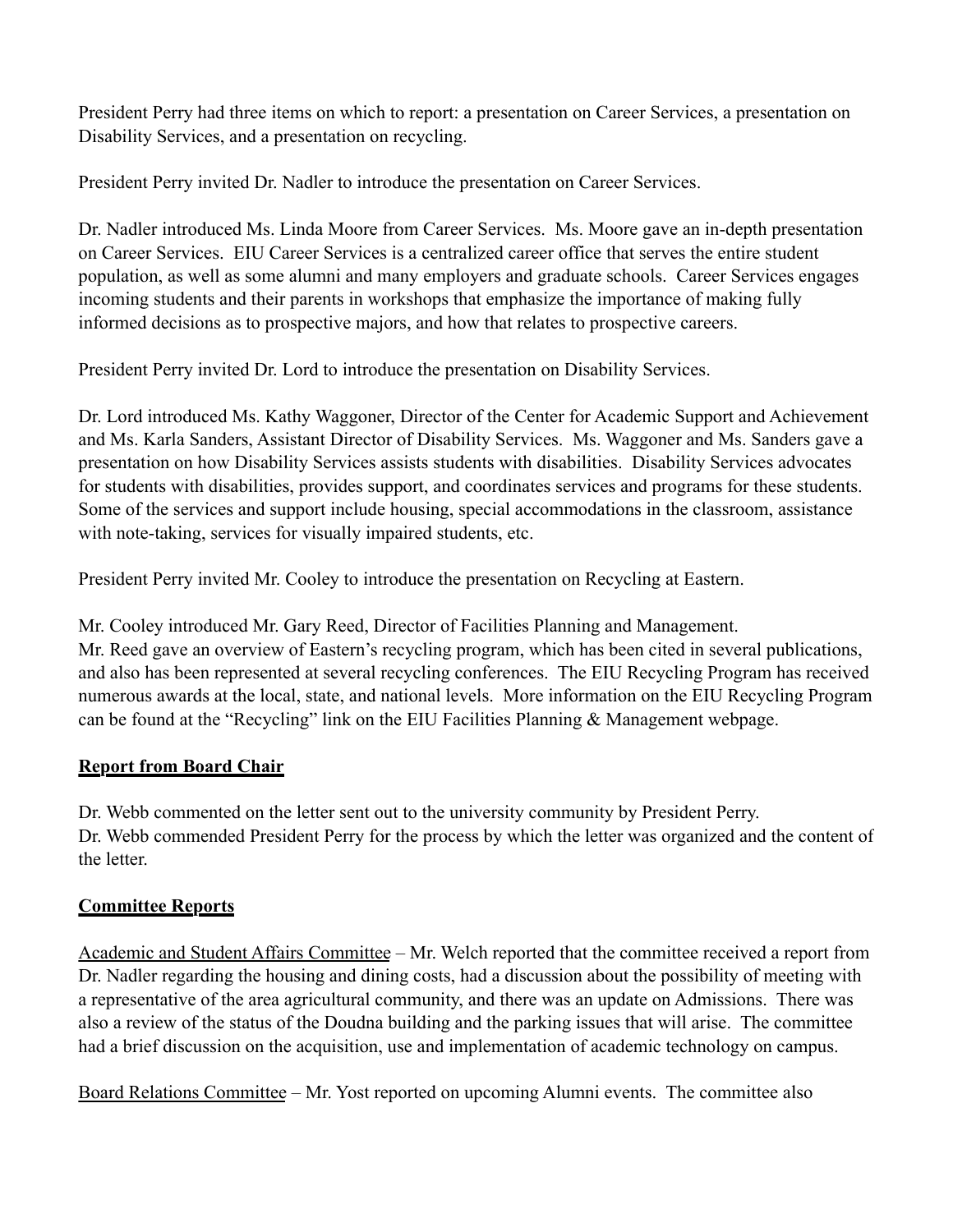discussed funding initiatives and fund-raising figures to date.

Finance/Audit Committee – Mr. O'Rourke reported that the committee discussed the bond refinancing with Mr. Cooley and individuals from Cutler Chapman. There was discussion of purchases and the budget. There was also some discussion of EIU's housing rates, and whether Eastern still has the best value for Illinois colleges.

Board Regulations – Mr. Welch reported that the Board Regulations have been under review. Mr. Welch reported that he will be calling a meeting of the Board Regulations Committee with intent to present the first reading to the Board in April.

## **Reports from Constituencies**

Dr. Lynne Curry and Dr. Jeanne Snyder gave a presentation on the Faculty Senate.

Dr. Curry mentioned several topics that the Faculty Senate was involved in during the fall semester, which included revisions to the electronic writing portfolio, graduate students teaching at the university, updates on Faculty Development, Banner Implementation, CATS, and Facilities Planning & Management, some campus prevention efforts related to students and alcohol, and also the awarding of the Louis Clay Mendez Distinguished Service Award to Dr. Charles Delman.

Dr. Snyder discussed some of the Faculty Senate's new initiatives, which include the possible restructuring of the Faculty Senate to include other councils, a new website, a faculty forum on academic integrity, a meeting with President Perry and the mayors of Charleston and Mattoon, and elections and nominations for faculty appointments for 2008-2009.

## **Report from Annuitants**

Dr. Alan Baharlou gave a report on the Eastern Illinois University Annuitant Association. He shared that the Annuitant Association was formed in 1971 by the late William Ziegel. EIU's chapter is a very active chapter of the State Universities Annuitant Association and has played a vital leadership role in the organization. Dr. Baharlou mentioned the pension and negotiated health care benefits available to duespaying members of the Annuitant Association.

Dr. Baharlou announced the establishment of the EIU Annuitant Association Scholarship, and thanked Dr. Perry for frequently recognizing the contributions of the Annuitant Association.

## **Summary of Purchases \$100,000 - \$249,999**

| Vendor                 | Type of Purchase   | <u>Bids</u> | Amount          |
|------------------------|--------------------|-------------|-----------------|
| Consolidated Services, | Parking Lot Design |             | \$225,000       |
| <sub>1</sub> Inc       | <b>Services</b>    |             | (not to exceed) |

## **Deposit & Investment Report**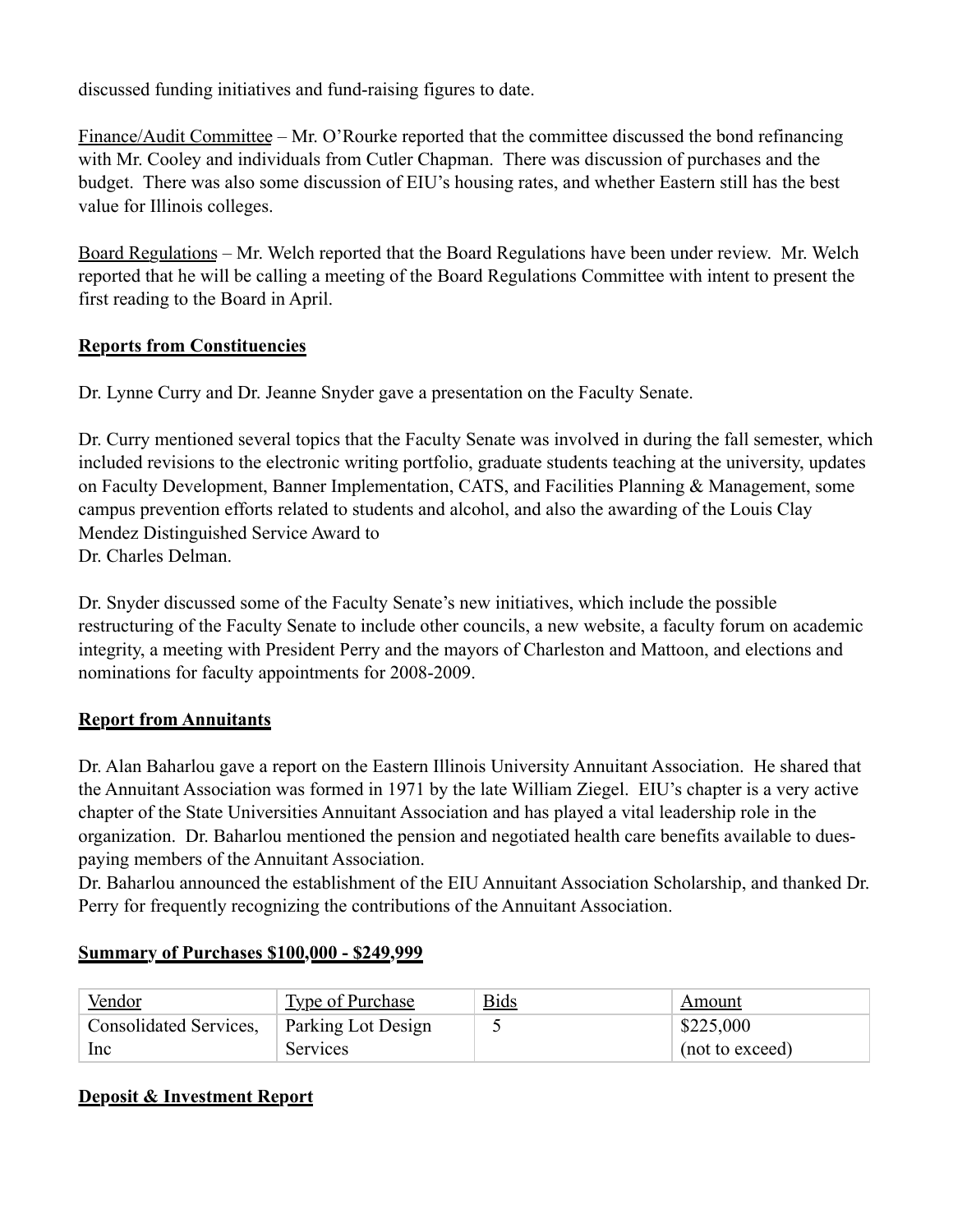For the three months ending December 31, 2007: Operating Funds Investment Performance – The University had an average daily investment balance of \$40,888,073.43 and a net average daily balance of \$38,817,765.50. The annualized average yield was 4.68 percent. Endowment Funds Investment Performance – The Portfolio Market Value as of December 31, 2007 was \$596,160.18, which was a -3.65 percent return on investments for the quarter.

## **Financial Aid Programs Report**

Dr. Nadler reported that in fiscal year 2007, 80.5 percent of Eastern's student body received some form of financial aid – loans, scholarships, grants, tuition waivers and/or employment – from various federal, state and university programs. Financial aid in FY07 totaled \$90,885,810: 56.1 percent came from federal sources, 15.9 percent from the State, 17.5 percent from institutional sources, and 10.5 percent from other sources. These figures represent a 17.3 percent increase in funds dispersed to students in 2007.

## **University Highlights**

Dr. Perry commented on Secretary of State Jesse White's visit to campus.

## **Other Matters**

None

## **Public Comment**

None

## **Adjournment**

Ms. Nimmons moved to adjourn. Mr. Bulgar seconded the motion.

Roll was called and the vote was as follows:

| Mr. Bulgar   | <b>Yes</b> |
|--------------|------------|
| Ms. Nimmons  | <b>Yes</b> |
| Mr. O'Rourke | <b>Yes</b> |
| Mr. Yost     | Yes        |
| Mr. Welch    | <b>Yes</b> |
| Dr. Webb     | Yes        |

Motion carried.